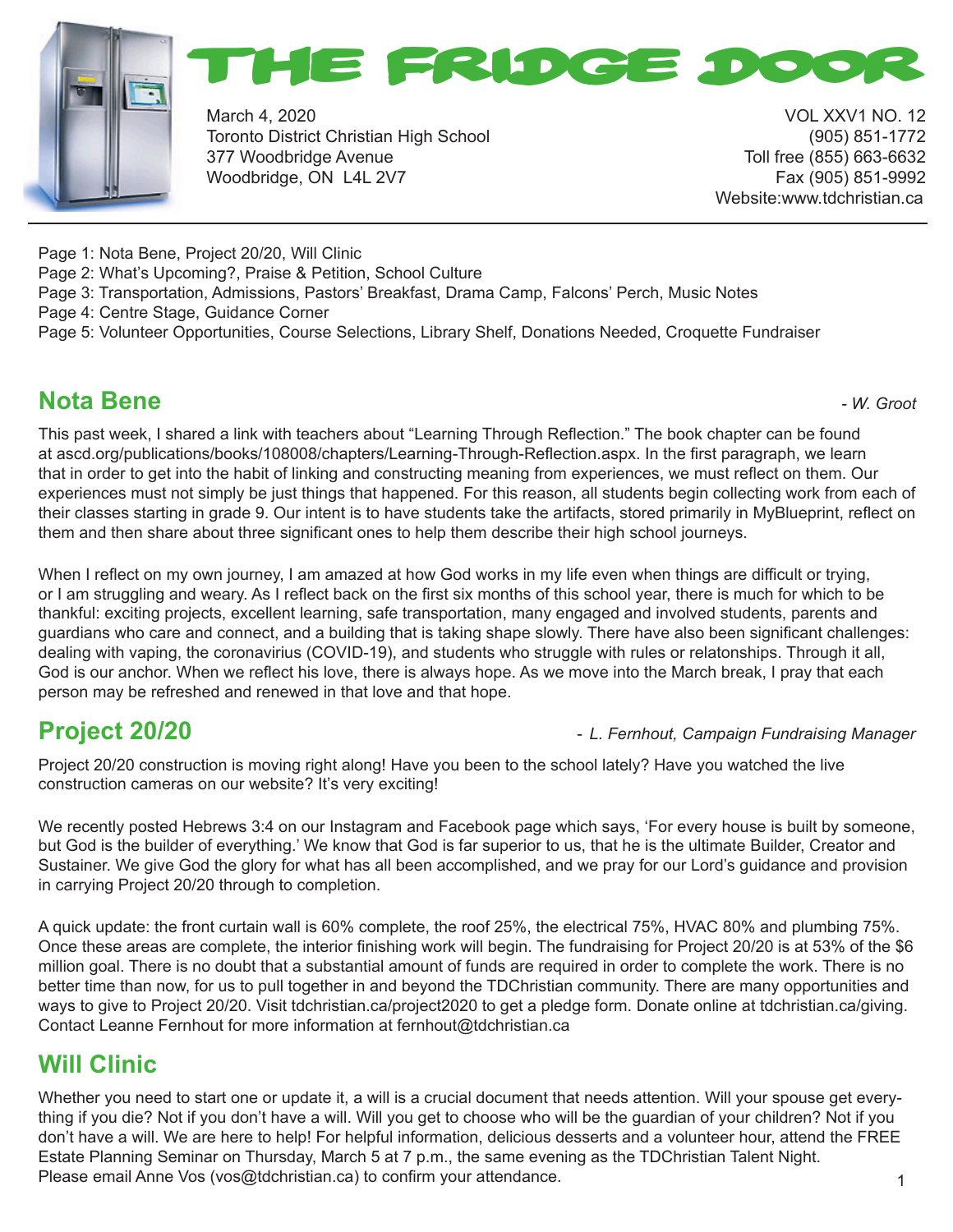# **What's Upcoming?**

**The TDChristian Talent Show is** tomorrow, March 5, from 6:00 to 8:30 p.m. (estimated end time).

Tickets are \$6 prior to the event and \$8 at the door. A ticket covers admission, a pizza slice, and a drink. Parents/ Guardians and homestay parents of grade 9 students are reminded that if their children stay after school for the Talent show, they must remain on school property until they are picked up after the show. For all students: Once they enter the talent show at 5:30 p.m., they will not be able to leave the building until the end, when their arranged ride comes and picks them up.

**TDChristian's March Break** begins on Friday, March 13 and ends on Monday, March 23. Classes end on Thursday, March 13 and resume on Tuesday, March 24.

**Learning Dialogues, Thursday, March 26 (3:30 - 5 and 6 - 8 p.m.):** Sign up for the first set of Learning Dialogues (Parent/Guardian-Student-Teacher Interviews) by going to schoolinterviews.ca and type in the event code "sq6jz".

**New Members' Meeting on Thursday, March 26 at 7:31 pm in room 10:** Are you interested in becoming a member at TDChristian High School? To learn more, come to this meeting. We will share some of the school's history since its inception in 1963, take you through TDChristian's Identity Statement, outline how the school is run (governance and bylaws) and give examples of how members help make TDChristian a viable Christian institution. During the New Members' Meeting you will have an opportunity to share your story of learning about TDChristian. At the end, you can speak to a board member, ask further questions and/or apply for membership, if desired. For more information, click the Membership link on the TDChristian Splash! Page.

If you have questions, plan to attend, or would like your name kept on file for the New Members' Meeting in March, email Board Administrative Assistant, Lynne Elliott, at elliott@tdchristian.ca or sign up as part of Learning Dialogues.

**The Ontario Secondary School Literacy Test (OSSLT)** is scheduled for Tuesday, March 31 for Grade 10 students throughout Ontario. New senior students, students who were previously eligible but have not yet written the test, and students who were unsuccessful on previous attempts may also write the test. Preparation is ongoing in all Grade 10 classes this semester. Senior students have or will be given individual practice packages. Any student writing the test may also come to After-School Homework Club on Tuesdays from 3 to 4:45 pm for help and practice.

## **Praise & Petition** *- E. Dengerink/M. Laswick*

Jack Parson's grandfather, Bill Hegi, passed away last night at the age of 91. He had been in hospital since Friday, and was surrounded by his family as they said goodbye. Please pray for peace and comfort.

Please pray for a restful March break for students and staff and for safe travels for those who are venturing away from home, especially those on the service trip to the Dominican Republic. The final itinerary for the Europe trip will be determined this week as Italy is off of the itinerary. We pray that a safe and approved alternative will be found.

Pray for our international students, many who planned to go home for March break but now have to stay in Canada due to travel restrictions. Please pray for their families in China.

# **School Culture** *Culture <b>School* Culture *Participally <i>M. Heinbuch/J. Dykxhoorn*

This week, and last week, various homerooms were led by the Student Events Group in some Bench Ball. It was fun to see friendly competition between homerooms and a high-level of energy in the gym on a Monday morning.

Yesterday we had a Fundraising Day at TDChristian. Students sold ice cream floats, baked goods, and other items in support of the organizations with which they are connected or with whom they will be serving in the near future.

Thursday night is the Talent Show at TDChristian. We anticipate a fun evening during which we can celebrate the many talents that God has given to students. Tickets are on sale at lunch all week!

Our assembly for last week was postponed due to the Snow Day. This week we will learn about the International Block opportunity for next year (which includes students from five Christian schools). We will also spend time learning about and celebrating Black History Month.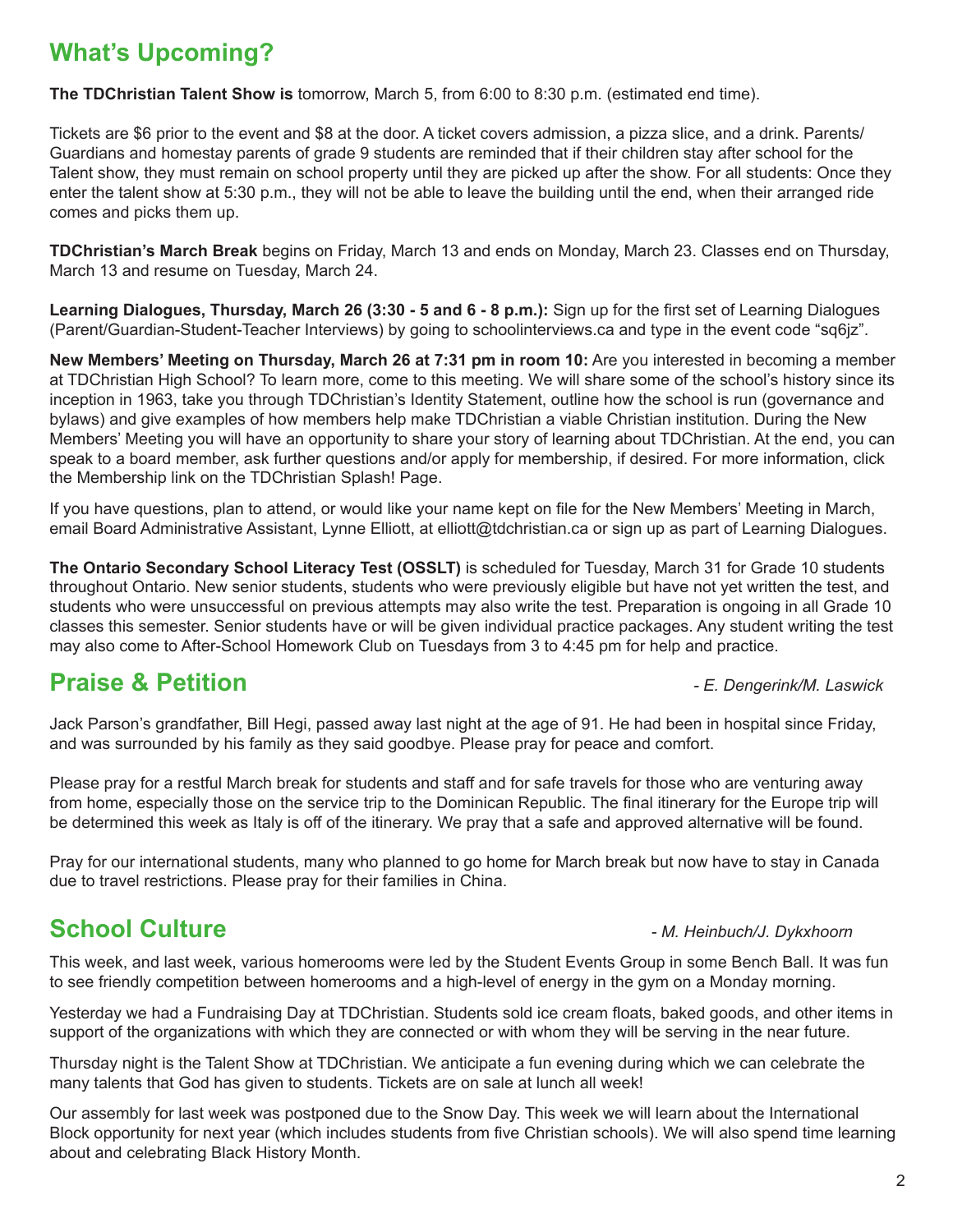# **Transportation** *- J. Dykxhoorn*

We are thankful for the safety and skills that our drivers have shown over the past month dealing with slippery and snowy road conditions. Given the wide range of weather that we were hit with at the end of last week, we are also thankful for your understanding in our decision to close school twice. Thank you to those who notified us of issues with the Bus Tracking on some of our routes. There was a software error that Geo-Ref was aware of and trying to fix. Our hope is that it will be taken care of soon. We apologize for any inconvenience it may have caused.

# **Admissions** *- P. Schuurman*

For current families who have not registered their children for grade 9 starting this September, please do so ASAP at tdchristian.ca/studentadmissions.

The sooner we know who is coming to join TDChristian as a grade 9 student this fall, or any grade, the better we can prepare for the exciting year ahead! Spread the word and if you have any questions at all, please let Patty Schuurman know at schuurman@tdchristian.ca.

## **Pastors' Breakfast**

At this year's event, John Terpstra led with a thoughtful presentation on faith in teenagers. About 14 students – panelists and table guests – shared their thoughts and faith by being well-spoken, genuine, and forth-coming. We were thankful for the pastors, youth leaders, youth and church staff who came and enjoyed the breakfast on Tuesday, February 25. Our hope is that they will tell families and students about TDChristian.

# **Drama Camp**

If you are a student going into grade 8 or 9 in September 2020 and enjoyed shows like "Who's Line Is It Anyway?", you'll love this week of improvisation and laughter. The camp originally scheduled for August 24 to 28 will now occur from August 31 to September 4 (one week later). For more information, please contact Mr. Peters at peters@tdchristian.ca. The cost is \$150 if you reserve a spot by April 30. After that, the price goes up to \$200. Forms can be found on the TDChristian Splash! Page.

## **Falcons' Perch** *- C. Hoving*

The Junior Girls Volleyball team continues YRAA league play on Thursday night at home. The final playoff tournament is next week.

The Senior Girls Volleyball team lost in the semi-finals of the York Region A/AA playoffs to Jean Vanier CHS, 3 games to 1. The girls season continues as they head to OFSAA to compete as one of the 20 best "A" (schools with 500 students or fewer) from March 9 to 11. It will be hosted by Walkerton District Community School.

If all goes well, Badminton will begin next week. We need confirmation from York Region on what the league will look like based on current strike action. More info will be in the morning announcements.

The TDChristian Intramural Hockey season culminates on Friday with the year-end tournament. Team Silver, Team Maroon and Team Blue will vy for hockey's most-coveted trophy. Families and friends are invited to attend. The puck drops Friday at 9 a.m. at the CAA Centre in Brampton. Don't miss it!

# **Music Notes** *- K. Hayward*

Tomorrow night, Thursday March 5, the skilled, the talented, the funny, the bizarre and the curious will participate in and/or observe the annual TDChristianTalent Show! Tickets are \$8 at the door and includes pizza and pop. On display will be lots of talent including a magic act, classical music, dance, and, of course, some fine vocal talent and guitar playing. Support and enjoy the skill and artistry produced by the students at TDChristian.

There are no band rehearsals on March 24 or April 14.

Music students who have projects in the music room need to collect them ASAP. Recycling is imminent.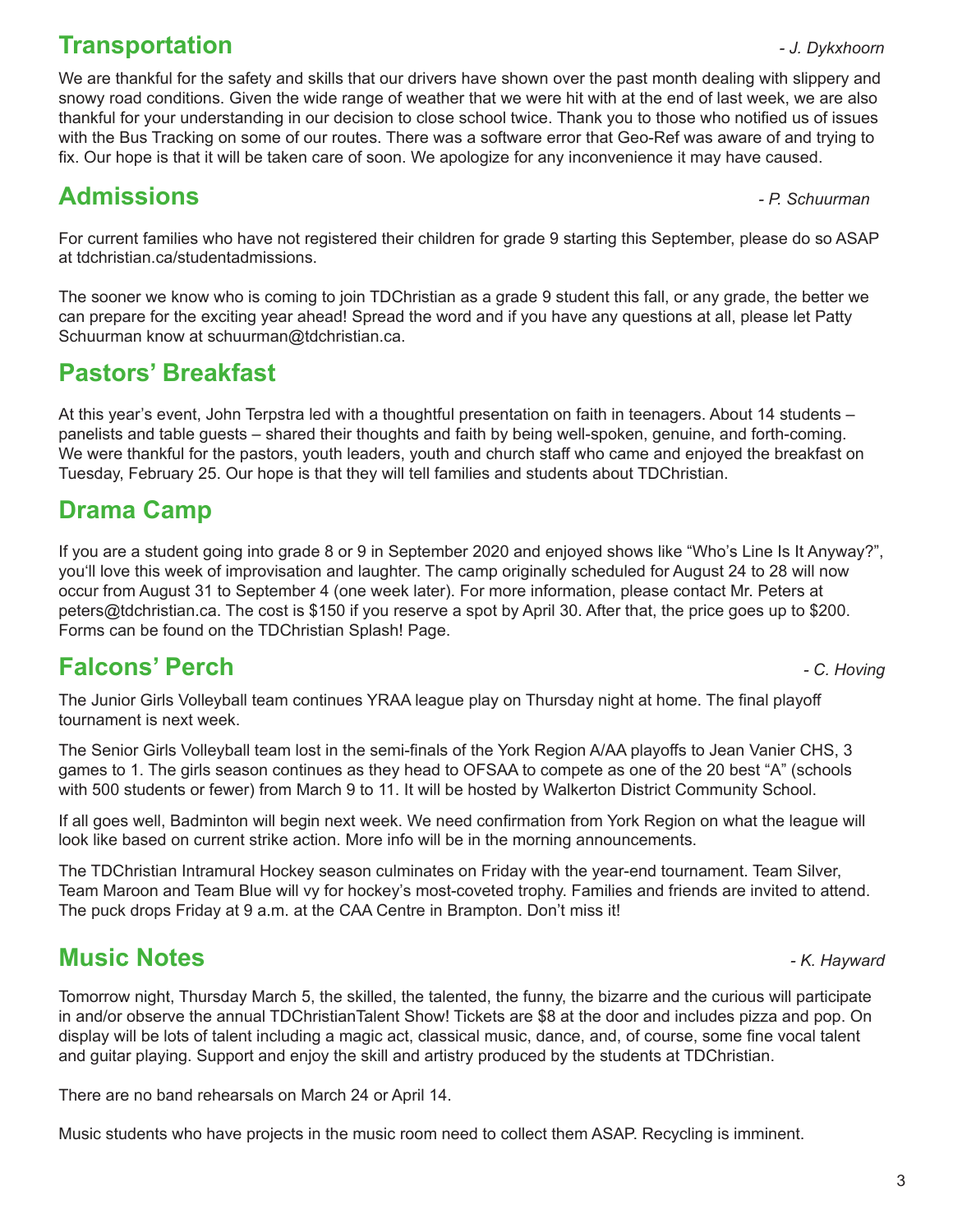Parents or guardians of choir members should expect to receive a confirmation form regarding the Choral Festival schedule for May 1. All members of the choir will be participating. The evening concert includes our students as part of a choir of over 400 singers. It's a great event. Keep watching this space for more details.

If you have any questions about the music program at TDChristian, please email hayward@tdchristian.ca.

#### **Centre Stage: TDChristian Team Wins Bronze** *- R. Peters*

Two weeks ago, it looked like the team would be bumped out of contention, but the first night of preliminaries (in which our team played) was clearly the strongest pool, with 3 of the top final 5 teams playing. The Saturday finals boasted some incredible improv, and the TDChristian team managed to rise two spots in the standings from 5th to 3rd, clinching the Bronze. However, it was not quite enough to earn the team a berth in the nation's final tournament of 20 teams to be held in Ottawa. It was a very impressive showing by the team. Congratulations!

Next up for the TDChristian team will be its performance of the longform improvisational murder mystery, "One of us is a Killer" over successive lunch times in the Black Box.

# **Guidance Corner** *- E. Dengerink*

**March Break Tours for University and Colleges:** March is a great time to visit the universities and colleges. Sign-up for a tour or attend an Open House. Students don't have to be in grade 12 to go on a tour – plan ahead and check them out! Information is available on university and college websites.

**Interaction Conference at the University of Guelph for University bound grade 10 and 11 students:** Spend the day on the University of Guelph campus, exploring the community and learning about academic disciplines and student services. April 22 and 23, 2020. Check admission.uoguelph.ca/events for more information.

#### **SUMMER IDEAS**

The Toronto and Region Conservation Authority is once again offering the **Boyd Archaeological Field School** in the summer of 2020 (August 7 to 23). This two week interdisciplinary program offers a Grade 12U (IDC4U) credit and a DCO3O Creating Opportunities through Co-op. Days alternate between working in the field and in the classroom. Check trca.ca/boydfieldschool to learn know more about this exciting opportunity.

**Redeemer University** will be offering a one-week intensive **summer research fellowship** for high school students. Selected students will have the opportunity to research alongside some of Redeemer's science faculty and undergraduate students, unpacking real-world research questions and contributing to different areas of study. The fellowship is open to students who will be entering grade 11 or grade 12 in the fall of 2020. Up to 16 spots are available. The Application Deadline is April 17, 2020. Successful candidates to be informed in early May that they will be able to attend the Fellowship Week from July 27 to July 31. The cost is \$150 and covers part of the food and lodging. Check redeemer.ca/academics/non-degree-programs/research-fellowship/ for more information.

**Explore!** Live the Canadian experience! Consider taking EXPLORE. This five-week (16+ years of age) or three week (13 to 15 years of age) intensive immersion program is adapted to all skill levels. It is an opportunity to travel, learn and practise French while discovering a new culture. Participants in Explore receive funding that covers tuition fees for the programs, instructional materials, meals and accommodations, workshops, and other mandatory activities. Discover another region of Canada while learning French. Have an adventure and make new friends summer! Check myexplore.ca for more information.

Experience University this summer at Queen's University. For more than 30 years, the **Enrichment Studies Unit (ESU) at Queen's University** has connected students in grades 7 to 12 with challenging and inspiring academics alongside the dynamic learning and living environment of university life. Providing an inclusive and unmatched mix of opportunities, ESU makes an unmistakable difference: nurturing curiosity, fostering development, and enriching the potential of all students. Check esu.queensu.ca for more information.

**Thinking of going abroad this summer and earning a course credit at the same time?** Check out Blyth Academy International Summer Programs at BlythSummers.ca or Mei International Academy at www.meiacademy.com.